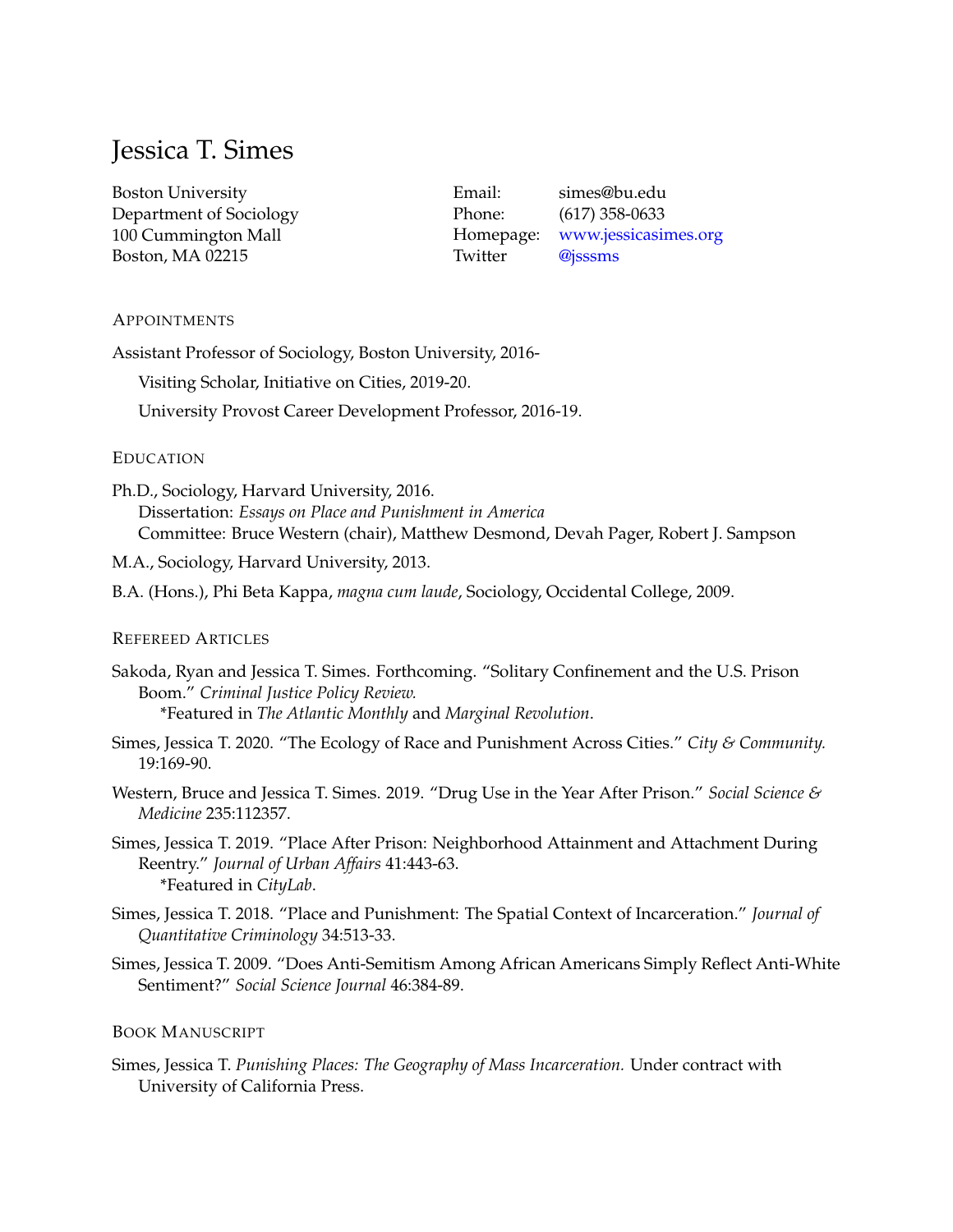### BOOK REVIEWS AND OTHER PUBLICATIONS

- Simes, Jessica T. 2019. Review of *Misdemeanorland: Criminal Courts and Social Control in an Age of Broken Windows Policing* by Issa Kohler-Hausmann. *American Journal of Sociology* 124:1936-38.
- Simes, Jessica T. 2019. Review of *Out-of-Control Criminal Justice: The Systems Improvement Solution for More Safety, Justice, Accountability, and Efficiency* by Daniel P. Mears. *Contemporary Sociology* 48:335-37.
- Simes, Jessica T. 2018. "Why Place Matters For Understanding and Reversing America's Mass Incarceration Epidemic." Scholars Strategy Network Research Brief.
- Simes, Jessica T. and Mary C. Waters. 2014. "The Politics of Immigration and Crime," Bucerius, Sandra M., and Michael Tonry, eds. *The Oxford Handbook of Ethnicity, Crime, and Immigration.* Oxford, UK: Oxford University Press.

#### WORKS IN PROGRESS

- Eason, John M. Jessica T. Simes, and Jienian Zheng. "Examining Race and Reentry in Rates of HIV/AIDS."
- Henderson, LeShae, Maria Abascal, and Jessica T. Simes. "The Origins of the Criminal Immigrant Stereotype."
- Hwang, Jackelyn and Jessica T. Simes. "Non-neighborhoods: Spatial Heterogeneity and Implications for Neighborhood Effects."
- Simes, Jessica T. and Jaquelyn L. Jahn. "Arrests Declined in States that Expanded Medicaid Under the Affordable Care Act." Under review.
- Simes, Jessica T., Bruce Western, and Angela Lee. "Mental Health Disparities in Solitary Confinement." Under review.
- Western, Bruce, Jessica T. Simes, and Kendra Bradner. "Solitary Confinement and Institutional Harm." Under review.

## GRANTS, FELLOWSHIPS, AND AWARDS

#### *External Grants, Fellowships, and Awards*

- Co-Investigator. "Incarceration and Health: Studying the Community Health Effects of Punishment and the Criminalization of Health Problems." With Bruce Western. Robert Wood Johnson Foundation Grant, 2020-22. \$99,064.
- Co-Principal Investigator. "Collaborative Research: The Pennsylvania Solitary Confinement Study." With Bruce Western. National Science Foundation Grant 1823846/1823854, 2018-21. \$183,379.
- Winner, Graduate Student Paper Competition, Crime and Juvenile Delinquency Division of the Society for the Study of Social Problems, 2015.
- Architecture, Urbanism, and the Humanities Grant, Andrew W. Mellon Foundation, 2015. \$3,000.
- National Science Foundation Graduate Research Fellowship, Honorable Mention, 2009, 2010.

Phi Beta Kappa Ritter Graduate Fellowship, 2009.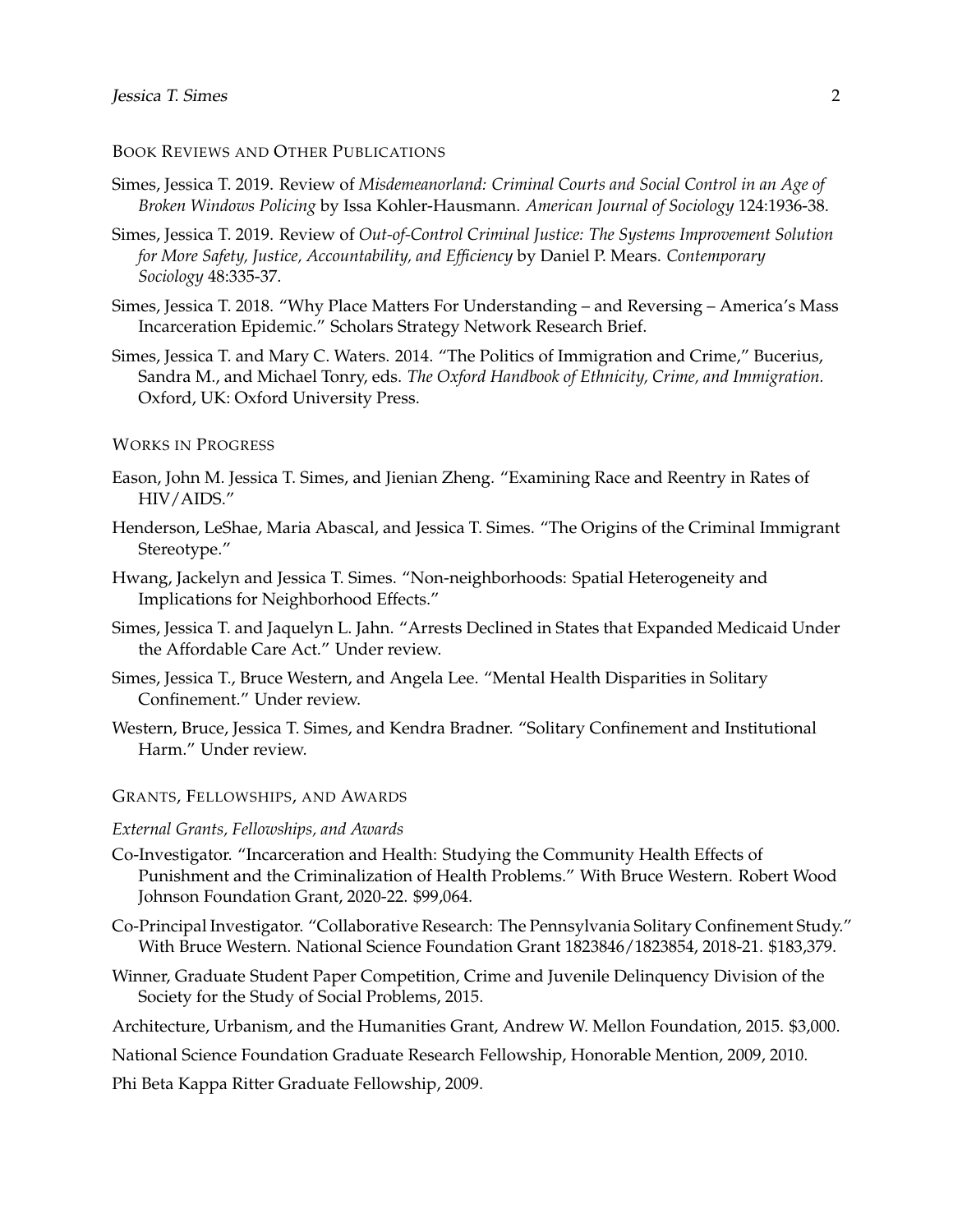John Kenneth Galbraith Scholar, Harvard University, 2008.

#### *Internal Grants, Fellowships, and Awards*

Boston University Initiative on Cities COVID Research-to-Action Grant, 2020. \$8,000.

Templeton Award for Excellence in Student Advising and Mentoring, College of Arts and Sciences, Boston University, 2020.

Morris Faculty Research Grants, Boston University Department of Sociology, 2019. \$1,500.

Boston University Initiative on Cities Early Stage Urban Research Grant, 2018. \$10,000.

Boston University Provost's Career Development Professorship, 2016-19. \$75,527.

Morris Faculty Research Grants, Boston University Department of Sociology, 2017. \$5,234.

Center for American Political Studies Research Grant, Harvard University, 2016. \$896.

Program in Criminal Justice Research Grant, Harvard Kennedy School, 2015. \$1,200.

Graduate School of Arts and Sciences Dissertation Completion Fellowship, Harvard University, 2014-15.

Taubman Center Urban Dissertation Fellowship, Harvard University, 2014.

Institute for Quantitative Social Science Summer Research Grant, Harvard University, 2014. \$2,600.

Multidisciplinary Program in Inequality & Social Policy Fellowship, Harvard University, 2013-14.

Rappaport Institute for Greater Boston Policy Fellowship, Harvard University, 2011.

Presidential Information Technology Fellowship, Harvard University, 2010-11.

# INVITED TALKS

"Confronting Systemic Racism" Boston University Initiative on Cities, June 23, 2020, Boston, MA.

"Mental Health Disparities in Solitary Confinement" Department of Sociology, Northwestern University, May 4, 2020, Evanston, IL.

"Punishing Places: The Geography of Mass Incarceration" Department of Sociology, University of Texas–Austin, November 7, 2019, Austin, TX.

"Punishing Places: Estimating Community-Level Impacts of Incarceration" Pre-American Sociological Association Workshop on Criminal Justice Research. Columbia University Justice Lab, August 9, 2019, New York, NY.

- "Race, Place, Poverty and Outcomes: Exploring Intersectionality in Criminal Justice" Boston College School of Social Work, February 7, 2019, Chestnut Hill, MA.
- "Boston and Mass Incarceration" Boston City Hall Inequality Speaker Series, November 1, 2018, Boston, MA.

# "Excess Punishment"

In Our Backyards Research Symposium, Vera Institute of Justice, October 24-25, 2018, New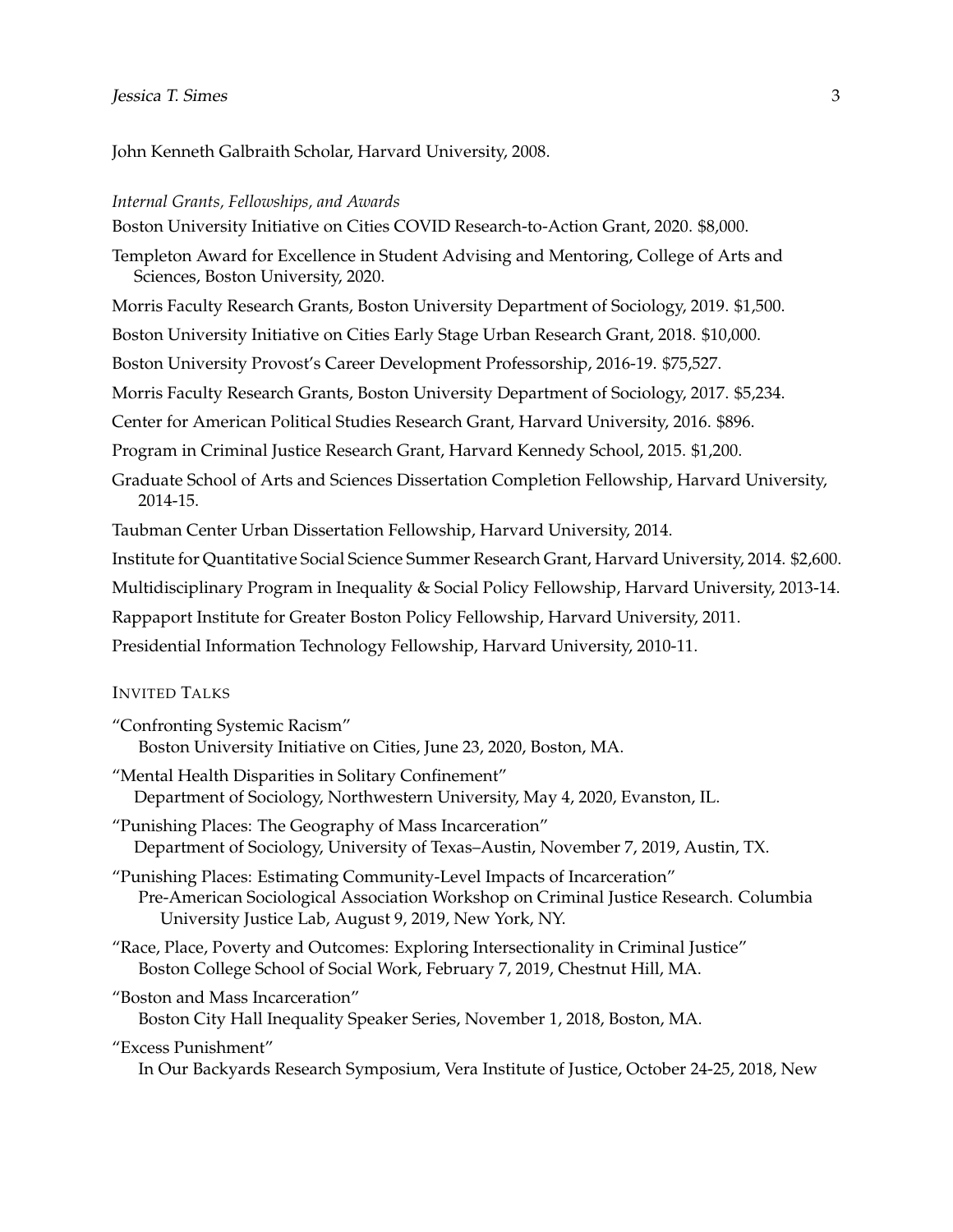York, NY.

- "The Geography of Mass Incarceration in the United States"
	- Futures of Sentencing and Incarceration Workshop, University of Queensland, July 30-August 1, 2018, Brisbane, Australia.
- "Understanding Solitary Confinement"
	- John D. and Catherine T. MacArthur Foundation Safety and Justice Challenge Webinar, July 19, 2018.
- "Mass Incarceration and Communities: The Consequences of Data Silos" Boston University Data Science Day, January 26, 2018, Boston, MA.
- "Dynamics of Neighborhood Disadvantage and Imprisonment" Neil A. Weiner Research Speaker Series, Vera Institute of Justice, February 24, 2017, New York, NY.
	- Poverty, Violence, and the Policy Response, MacArthur Foundation Research Conference, January 27-28, 2017, Cambridge, MA.
- "Neighborhood Attainment After Prison"
	- Department of Sociology Colloquium, University of Massachusetts-Boston, September 21, 2016, Boston, MA.
	- National Science Foundation Prisoner Reentry and Reintegration Workshop, April 14-15, 2016, Newark, NJ.
	- Aage Sorensen Memorial Conference, April 24-26, 2015, Princeton, NJ.
- "Place and Punishment: The Spatial Context of Incarceration" Aage Sorensen Memorial Conference, April 12, 2012, Stockholm, Sweden.

# SELECTED CONFERENCE PRESENTATIONS

- "Mental Health Disparities in Solitary Confinement" American Sociological Association, August 8-11, 2020, San Francisco, CA.
- "Correlated Adversity and the Spatial Pattern of Imprisonment" Eastern Sociological Society, March 14-17, 2019, Boston, MA.
- "Solitary Confinement and the U.S. Prison Boom" (with Ryan Sakoda) American Sociological Association, August 11-14, 2018, Philadelphia, PA.
- "The Ecology of Race and Punishment" American Sociological Association, August 12-15, 2017, Montreal, CN.
- "Neighborhood Attainment After Prison" American Society of Criminology, November 16-22, 2015, Washington, D.C. American Sociological Association, August 22-25, 2015, Chicago, IL.
- "Non-Neighborhoods: Beyond the Neighborhood Construct" (with Jackelyn Hwang) American Sociological Association, August 22-25, 2015, Chicago, IL.
- "Place and Punishment: The Spatial Context of Incarceration" American Sociological Association, August 17-20, 2012, Denver, CO.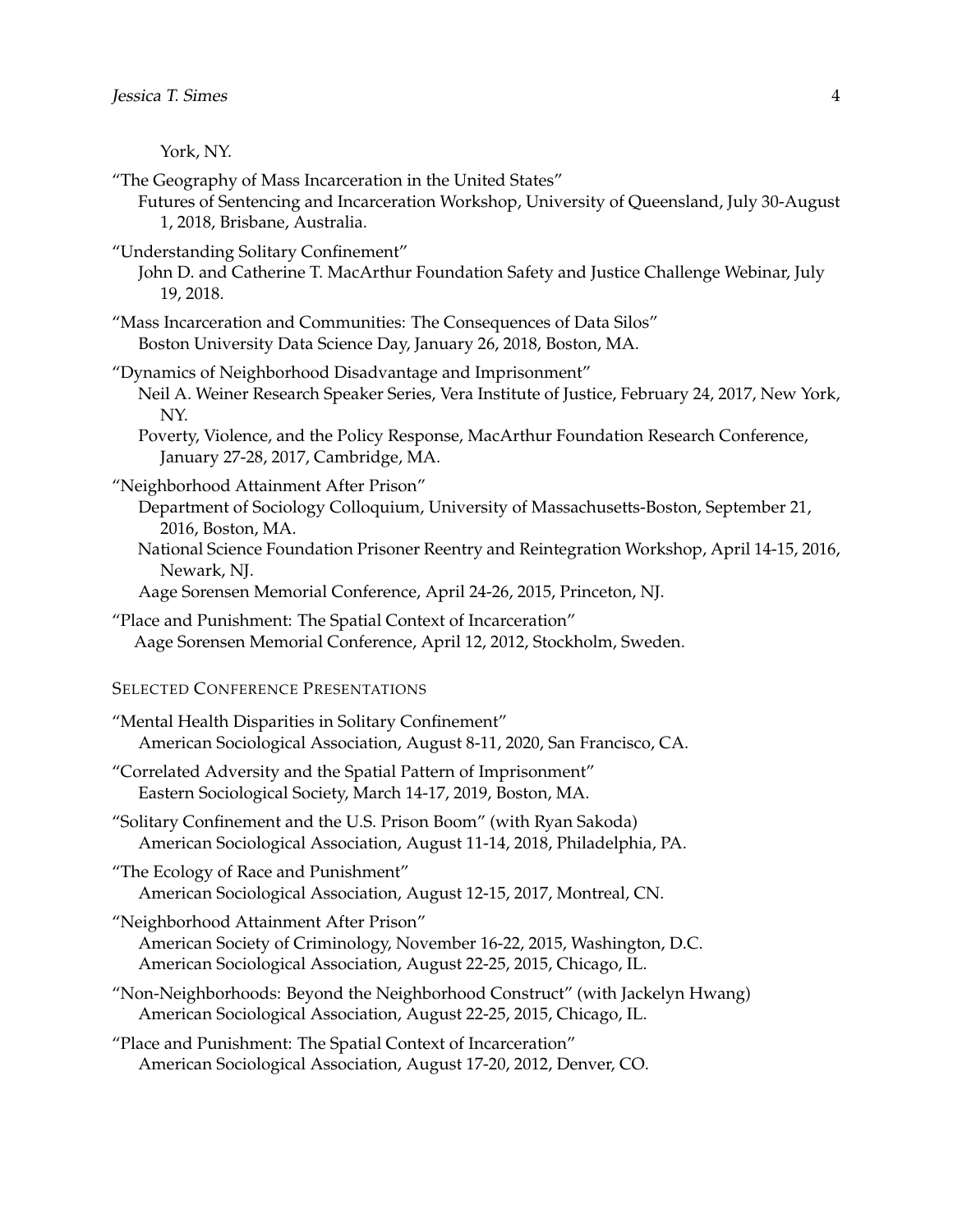## **Jessica T. Simes** 5

## TEACHING

*Graduate* Deviance and Social Control, Boston University, Fall 2016, 2017 Proseminar: Sociological Methods, Boston University, Fall 2018, 2020

# *Undergraduate*

Crime and Justice, Boston University, Spring 2018, 2019, 2020 Sociological Methods, Boston University, Fall 2016, Spring 2017, 2018, 2019, 2020 Sociological Theory, Harvard University, Spring 2012 Urban Inequality in the 21<sup>st</sup> Century, Harvard University, Spring 2016

#### ADVISING

*Graduate* Heather Mooney, Dissertation chair Taylor Cain, Dissertation committee member Meaghan Stiman, Dissertation committee member

#### *Undergraduate*

Carrie Sheehan, Honors thesis advisor Erin Tichenor, Honors thesis advisor Elizabeth Burke, Honors thesis committee member Claire Lawry, Honors thesis committee member

## PROFESSIONAL SERVICE

National Science Foundation Sociology Panel, 2020.

Program Chair, Eastern Sociological Society, 2018-19.

Secretary, Thrive Communities Reentry Program Board of Directors, 2015-18.

Participant, Participatory Justice Design Lab, U.S. Partnership on Mobility from Poverty, 2017.

Occasional reviewer, *American Journal of Sociology, American Sociological Review, City & Community, Contemporary Sociology, Law & Policy, Law & Society Review, National Science Foundation, Political Power and Social Theory, Social Problems, Theory and Society*

#### UNIVERSITY SERVICE

Co-Chair, Diversity, Equity, Inclusion, and Antiracism Committee, Department of Sociology, 2020- Organizer, Junior Sociology Faculty Research Workshop, 2019-